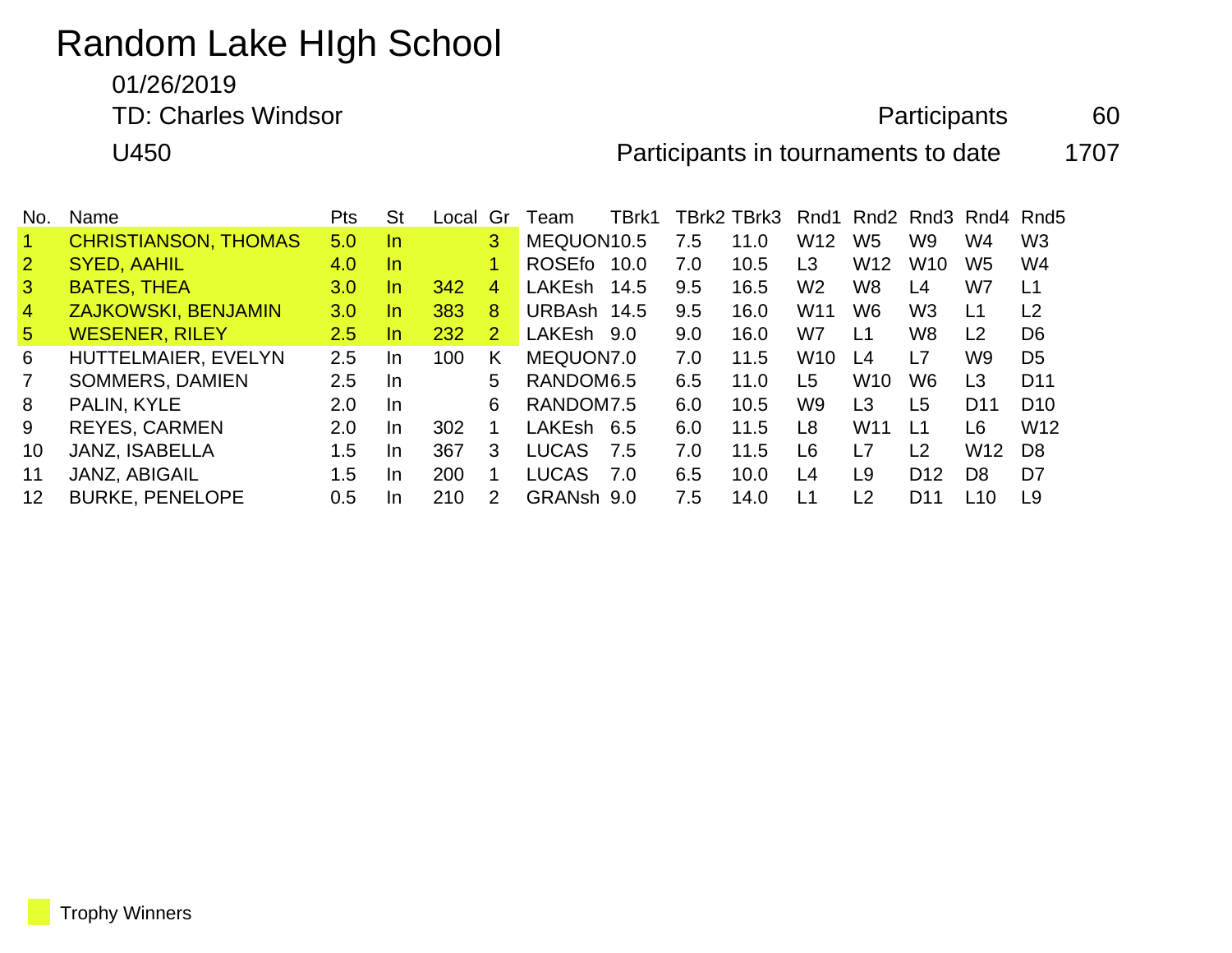#### U700 Individual Standings No. Name **Pts** St Local Gr Team TBrk1 TBrk2 TBrk3 Rnd1 Rnd2 Rnd3 Rnd4 Rnd5 JOHNSON, ADRIAN 5.0 In 556 6 STEMfo 14.0 10.0 15.5 W5 W13 W3 W2 W4 McMULLEN, PATRICK 4.0 In 694 6 RANDOM13.5 8.5 15.5 W9 W11 W4 L1 W5 PICKERING, GARRET 4.0 In 522 4 LUCAS 13.0 8.0 15.0 W10 W7 L1 W6 W12 BEG, ZAIN 3.0 In 539 4 MEQUON15.0 10.0 17.0 W8 W6 L2 W12 L1 THIEL, GRAHAM 3.0 In 458 6 LAKEsh 15.0 10.0 15.5 L1 W16 W8 W7 L2 SHAY, CONNOR 3.0 In 673 3 STEMwa 11.0 7.0 12.0 W14 L4 W11 L3 W10 SEBASTIJANOV, DANIEL 3.0 In 664 4 MEQUON10.5 6.5 11.0 W15 L3 W9 L5 W14 BEUMLER, BEN 3.0 In 672 5 FARNsh 8.5 5.5 9.0 L4 W15 L5 W14 W13 SHAY, RYAN 2.5 In 564 1 STEMwa 6.5 6.5 11.0 L2 W10 L7 D13 W15 AKIMBEKOVA, DINARA 2.0 In 568 5 LAKEsh 8.0 7.5 12.0 L3 L9 W15 W11 L6 BURKE, LORELAI 2.0 In 554 4 GRANsh 7.5 7.0 11.5 W12 L2 L6 L10 W16 YAKICH, DAVIS 2.0 In 689 6 URBAsh 7.5 6.5 11.5 L11 W14 W13 L4 L3 FIGUEROA, NINA 1.5 In 501 2 LAKEsh 8.0 7.5 13.0 W16 L1 L12 D9 L8 NEWPORT, MATILDA 1.0 In 546 6 LAKEsh 8.5 8.0 11.5 L6 L12 W16 L8 L7 REYES, MISAEL 0.5 In 533 3 LAKEsh 8.0 7.5 11.0 L7 L8 L10 D16 L9 McCLYMAN, HAILY 0.5 In 660 2 ROSEfo 5.0 4.5 8.0 L13 L5 L14 D15 L11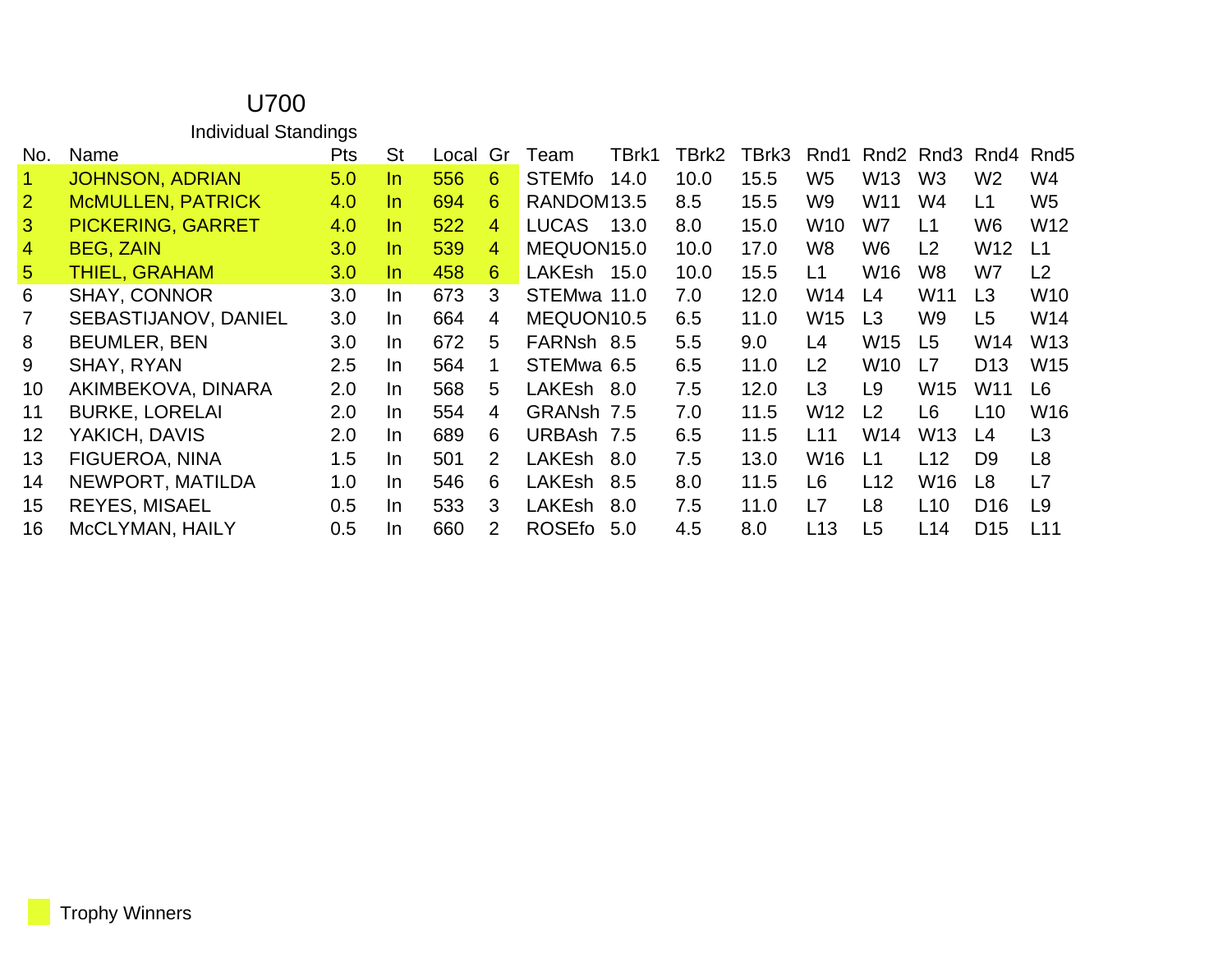## Open.CSV

Individual Standings

| No.                     | Name                       | Pts | <b>St</b> | Local | Gr             | TBrk1<br>Team         | TBrk2 | TBrk3 | Rnd1            |                 | Rnd <sub>2</sub> Rnd <sub>3</sub> | Rnd4            | Rnd <sub>5</sub> |
|-------------------------|----------------------------|-----|-----------|-------|----------------|-----------------------|-------|-------|-----------------|-----------------|-----------------------------------|-----------------|------------------|
| $\overline{1}$          | <b>WEBER, MADDIE</b>       | 5.0 | ln        | 1625  | 9              | MEQUON14.0            | 10.0  | 16.0  | W16             | W <sub>9</sub>  | W <sub>4</sub>                    | W7              | W <sub>5</sub>   |
| $\overline{2}$          | <b>HARWOOD, WILLIAM</b>    | 4.5 | In.       | 1300  | $\overline{7}$ | MEQUON12.5            | 8.0   | 14.5  | W24             | <b>W18</b>      | W <sub>8</sub>                    | W <sub>9</sub>  | D <sub>3</sub>   |
| 3                       | <b>WALSH, COOPER</b>       | 4.5 | $\ln$     | 1153  | 6              | MEQUON11.5            | 7.0   | 13.5  | W26             | <b>W20</b>      | W <sub>11</sub>                   | <b>W17</b>      | D <sub>2</sub>   |
| $\overline{\mathbf{4}}$ | <b>CHEN, ALEXANDER</b>     | 4.0 | ln        | 1275  | 6              | MEQUON14.0            | 9.0   | 16.0  | W22             | W14             | L1                                | W <sub>10</sub> | W7               |
| $\overline{5}$          | <b>WALSH, GRANT</b>        | 4.0 | In.       | 1179  | $\overline{4}$ | MEQUON12.0            | 7.0   | 13.0  | W28             | W23             | W <sub>19</sub>                   | W <sub>8</sub>  | L1               |
| 6                       | <b>GRASKAMP, SPENCER</b>   | 4.0 | In        | 1101  | 5              | MEQUON11.0            | 8.0   | 11.0  | W32             | W10             | L7                                | W16             | W13              |
| 7                       | <b>RUPLINGER, AARON</b>    | 3.0 | In.       | 1330  | $\overline{7}$ | FRANwe 16.0           | 11.0  | 18.0  | <b>W17</b>      | W11             | W <sub>6</sub>                    | L1              | L4               |
| 8                       | <b>STAATS, MATTHEW</b>     | 3.0 | In        | 1089  | 9              | MOSAsh 13.5           | 9.0   | 14.5  | W27             | W12             | L2                                | L <sub>5</sub>  | <b>W18</b>       |
| 9                       | <b>BURTON, DAVID</b>       | 3.0 | In        | 1058  | $\overline{7}$ | HEARsh 13.5           | 8.5   | 15.5  | W21             | L1              | W22                               | L <sub>2</sub>  | <b>W17</b>       |
| 10                      | <b>FIGUEROA, FORREST</b>   | 3.0 | In        | 950   | 7              | <b>LAKEsh</b><br>13.0 | 9.0   | 15.0  | W15             | L <sub>6</sub>  | W23                               | L4              | W25              |
| 11                      | CARLSON, MILES             | 3.0 | In.       | 1040  | 9              | <b>HIGHpo</b><br>12.5 | 8.0   | 13.5  | W30             | L7              | L3                                | W24             | W12              |
| 12                      | CHEN, CHLOE                | 3.0 | $\ln$     | 958   | $\overline{4}$ | MEQUON11.0            | 8.0   | 13.0  | W <sub>19</sub> | L8              | W14                               | W <sub>21</sub> | L11              |
| 13                      | <b>BEUMLER, OWEN</b>       | 3.0 | In        | 822   | 8              | SOUTsh 10.0           | 6.0   | 11.0  | L18             | W27             | W25                               | W19             | L6               |
| 14                      | ARENA, BASIL               | 3.0 | In.       | 933   | 3              | <b>MAPLfo</b><br>10.0 | 6.0   | 11.0  | W29             | L4              | L12                               | W27             | W <sub>20</sub>  |
| 15                      | MEKHTIEV, DANIEL           | 3.0 | In        | 1013  | 4              | MEQUON9.0             | 6.0   | 10.0  | L10             | W28             | L17                               | W22             | W16              |
| 16                      | <b>KRUEGER, CARTER</b>     | 2.0 | In.       | 880   | 6              | LAKEsh<br>11.0        | 9.0   | 16.0  | L1              | W26             | W <sub>20</sub>                   | L <sub>6</sub>  | L15              |
| 17                      | PERKINS, ELLIOT            | 2.0 | In        | 893   | $\overline{7}$ | <b>CHRIsh</b><br>10.0 | 9.0   | 14.5  | L7              | W29             | W15                               | L3              | L <sub>9</sub>   |
| 18                      | <b>WILTERDINK, TALON</b>   | 2.0 | In        | 875   | 8              | RANDOM9.0             | 8.0   | 13.5  | W <sub>13</sub> | L2              | L21                               | W29             | L8               |
| 19                      | ANDERSON, ISAAC            | 2.0 | In.       | 1027  | 5              | LAKEsh 9.0            | 8.0   | 13.0  | L12             | <b>W30</b>      | L5                                | L13             | W21              |
| 20                      | <b>WILTERDINK, SUTTON</b>  | 2.0 | In.       | 783   | 6              | RANDOM9.0             | 7.0   | 13.5  | W25             | L3              | L16                               | W23             | L14              |
| 21                      | <b>QUACKENBOSS, JOSHUA</b> | 2.0 | In.       | 808   | 6              | <b>SABIfo</b><br>9.0  | 7.0   | 12.0  | L <sub>9</sub>  | W24             | <b>W18</b>                        | L12             | L <sub>19</sub>  |
| 22                      | <b>HARMELING, MICAH</b>    | 2.0 | In        | 843   | 3              | HOMEsh 8.0            | 7.0   | 12.0  | L4              | W31             | L <sub>9</sub>                    | L15             | W29              |
| 23                      | McCLYMAN, TYLER            | 2.0 | In.       | 864   | $\overline{7}$ | WOODfo 7.0            | 6.0   | 11.0  | W31             | L <sub>5</sub>  | L10                               | L20             | W27              |
| 24                      | SUTHAR, DEVEN              | 2.0 | In        | 842   | 5              | LAKEsh<br>6.0         | 6.0   | 10.5  | L2              | L21             | W32                               | L11             | W28              |
| 25                      | <b>JONES, RUTHIE</b>       | 2.0 | In.       | 850   | 8              | HEARsh 6.0            | 6.0   | 9.0   | L20             | W32             | L13                               | W28             | L10              |
| 26                      | <b>BLOMWILLIS, AIDEN</b>   | 2.0 | In        | 759   | $\overline{7}$ | FARNsh 5.0            | 4.0   | 9.5   | L3              | L16             | L27                               | W30             | W31              |
| 27                      | <b>HUTTELMAIER, ALEX</b>   | 1.0 | In.       | 779   | 2              | MEQUON10.0            | 8.0   | 13.0  | L <sub>8</sub>  | L13             | W26                               | L14             | L23              |
| 28                      | <b>SCHMIDT, CAMERON</b>    | 1.0 | In.       | 764   | 7              | WOODfo 8.0            | 7.0   | 12.0  | L5              | L15             | W31                               | L25             | L24              |
| 29                      | FIGUEROA, JOEY             | 1.0 | In        | 703   | 4              | LAKEsh 7.0            | 6.0   | 10.0  | L14             | L17             | <b>W30</b>                        | L18             | L22              |
| 30                      | KOSHELKOVA, LISA           | 1.0 | In.       | 725   | 5              | MEQUON5.0             | 5.0   | 8.0   | L11             | L <sub>19</sub> | L <sub>29</sub>                   | L26             | W32              |
| 31                      | SEBASTIJANOV, STEFAN       | 1.0 | In        | 648   | $\overline{2}$ | MEQUON5.0             | 5.0   | 7.0   | L23             | L22             | L28                               | W32             | L26              |

Trophy Winners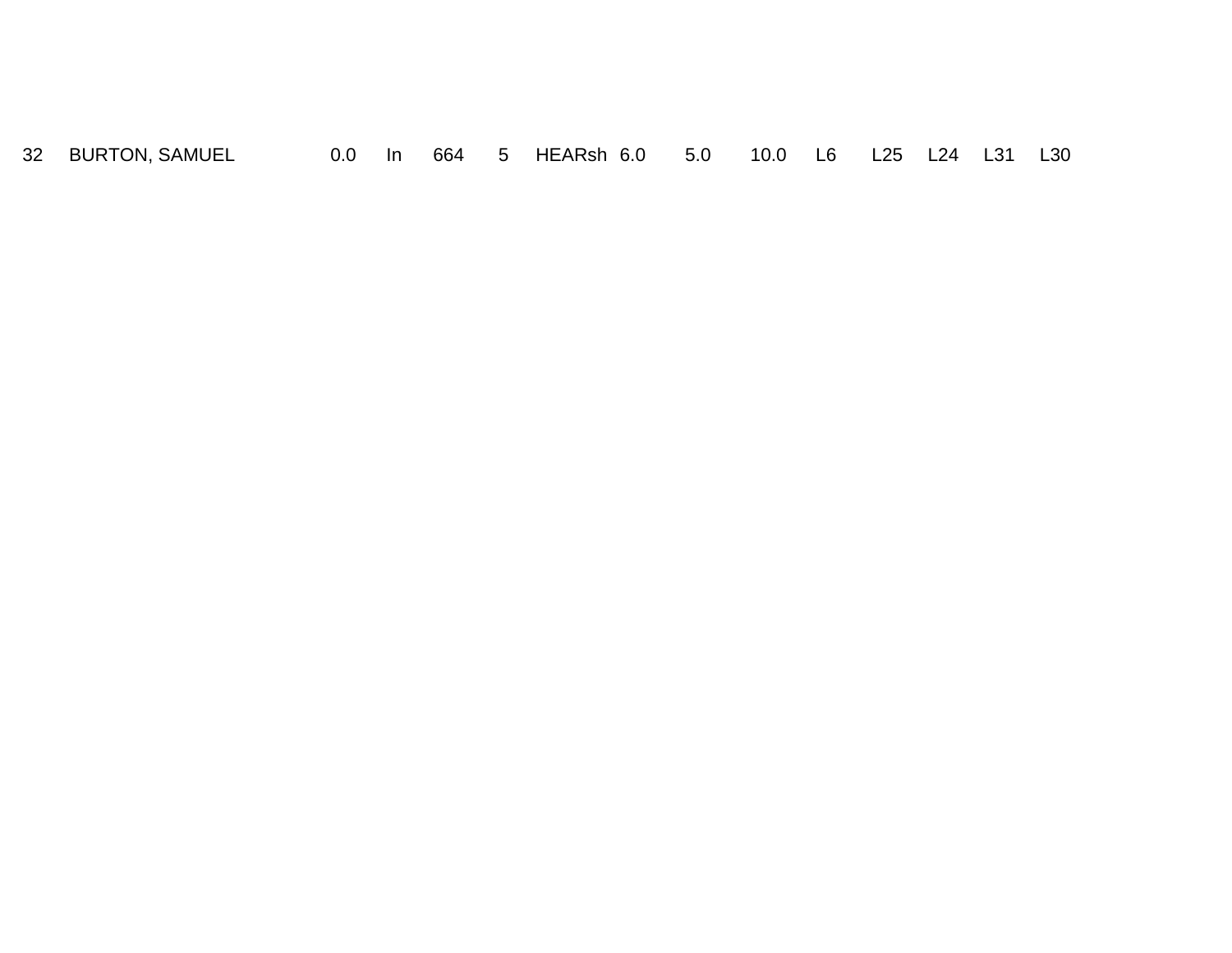#### u450

Team Standings

| Pic            | Name (Players: Top 4 used)          | Score | Med  | Solk | SBx2 | Cum  |
|----------------|-------------------------------------|-------|------|------|------|------|
| $\overline{1}$ | LAKE Country Academy, Sheboygan (3) | 7.5   | 24.5 | 44.0 | 32.5 | 24.5 |
|                | BATES, THEA (3.0,342)               |       |      |      |      |      |
|                | <b>WESENER, RILEY (2.5,232)</b>     |       |      |      |      |      |
|                | REYES, CARMEN (2.0,302)             |       |      |      |      |      |
| $\overline{2}$ | MEQUON SCHOLASTIC CHESS CLUBS, (2)  | 7.5   | 14.5 | 22.5 | 31.5 | 22.5 |
|                | CHRISTIANSON, THOMAS (5.0, nnnn)    |       |      |      |      |      |
|                | HUTTELMAIER, EVELYN (2.5,100)       |       |      |      |      |      |
| $\overline{3}$ | Random Lake Public Schools, Ran (2) | 4.5   | 12.5 | 21.5 | 16.5 | 14.0 |
|                | SOMMERS, DAMIEN (2.5,nnnn)          |       |      |      |      |      |
|                | PALIN, KYLE (2.0,nnnn)              |       |      |      |      |      |
| 4              | St. Lucas Lutheran School, Kewu (2) | 3.0   | 13.5 | 21.5 | 8.0  | 5.5  |
|                | JANZ, ISABELLA (1.5,367)            |       |      |      |      |      |
|                | JANZ, ABIGAIL (1.5,200)             |       |      |      |      |      |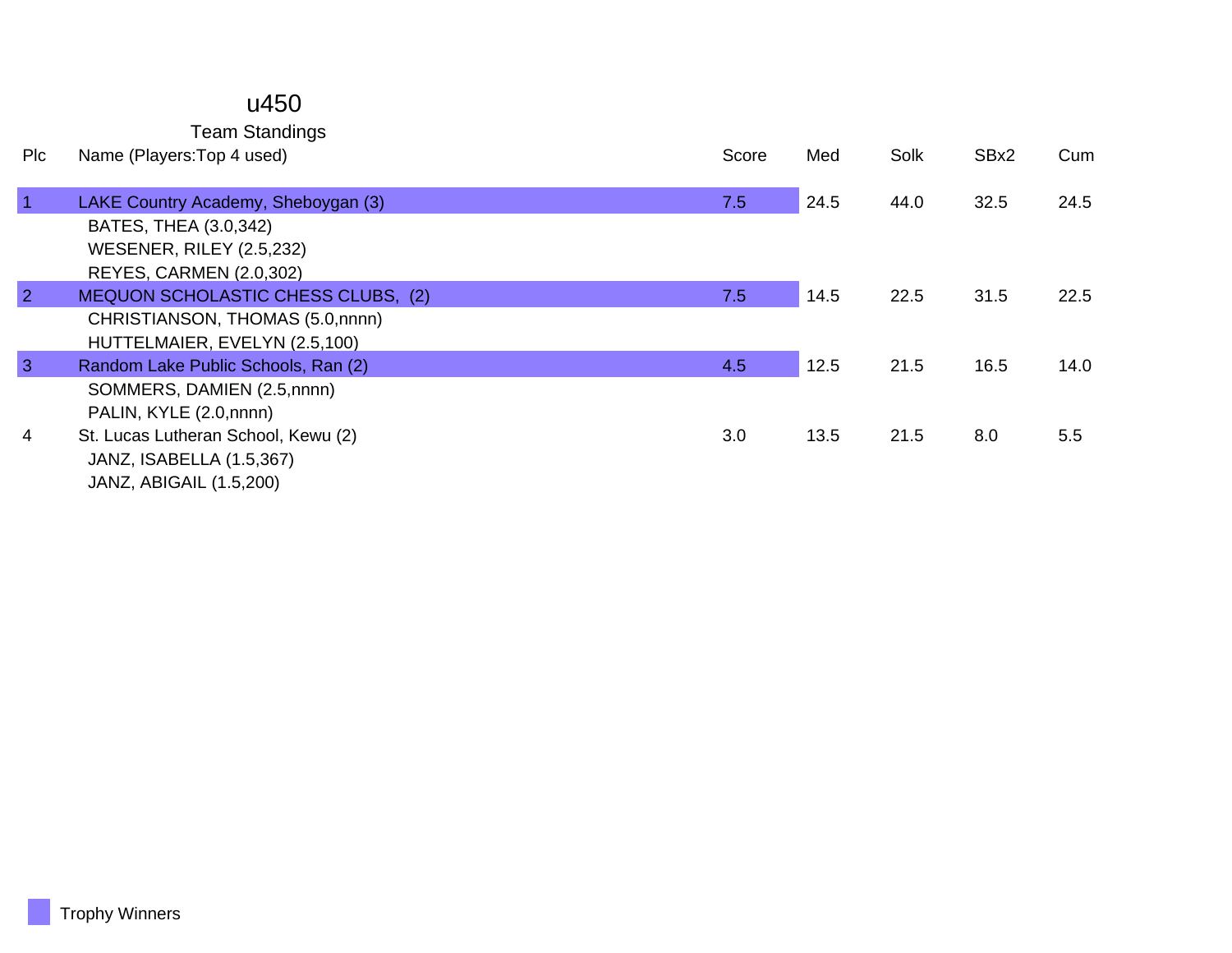### u700

Team Standings

| <b>PIC</b>     | Name (Players: Top 4 used)          | Score | Med  | Solk | SBx2 | Cum  |
|----------------|-------------------------------------|-------|------|------|------|------|
|                |                                     |       |      |      |      |      |
| $\overline{1}$ | LAKE Country Academy, Sheboygan (5) | 7.5   | 33.0 | 52.0 | 22.5 | 23.0 |
|                | THIEL, GRAHAM (3.0,458)             |       |      |      |      |      |
|                | AKIMBEKOVA, DINARA (2.0,568)        |       |      |      |      |      |
|                | FIGUEROA, NINA (1.5,501)            |       |      |      |      |      |
|                | NEWPORT, MATILDA (1.0,546)          |       |      |      |      |      |
| $\overline{2}$ | MEQUON SCHOLASTIC CHESS CLUBS, (2)  | 6.0   | 16.5 | 28.0 | 24.0 | 20.0 |
|                | BEG, ZAIN (3.0,539)                 |       |      |      |      |      |
|                | SEBASTIJANOV, DANIEL (3.0,664)      |       |      |      |      |      |
| 3              | Waukesha Stem Academy (2)           | 5.5   | 13.5 | 23.0 | 16.5 | 15.0 |
|                | <b>SHAY, CONNOR (3.0,673)</b>       |       |      |      |      |      |
|                | SHAY, RYAN (2.5,564)                |       |      |      |      |      |